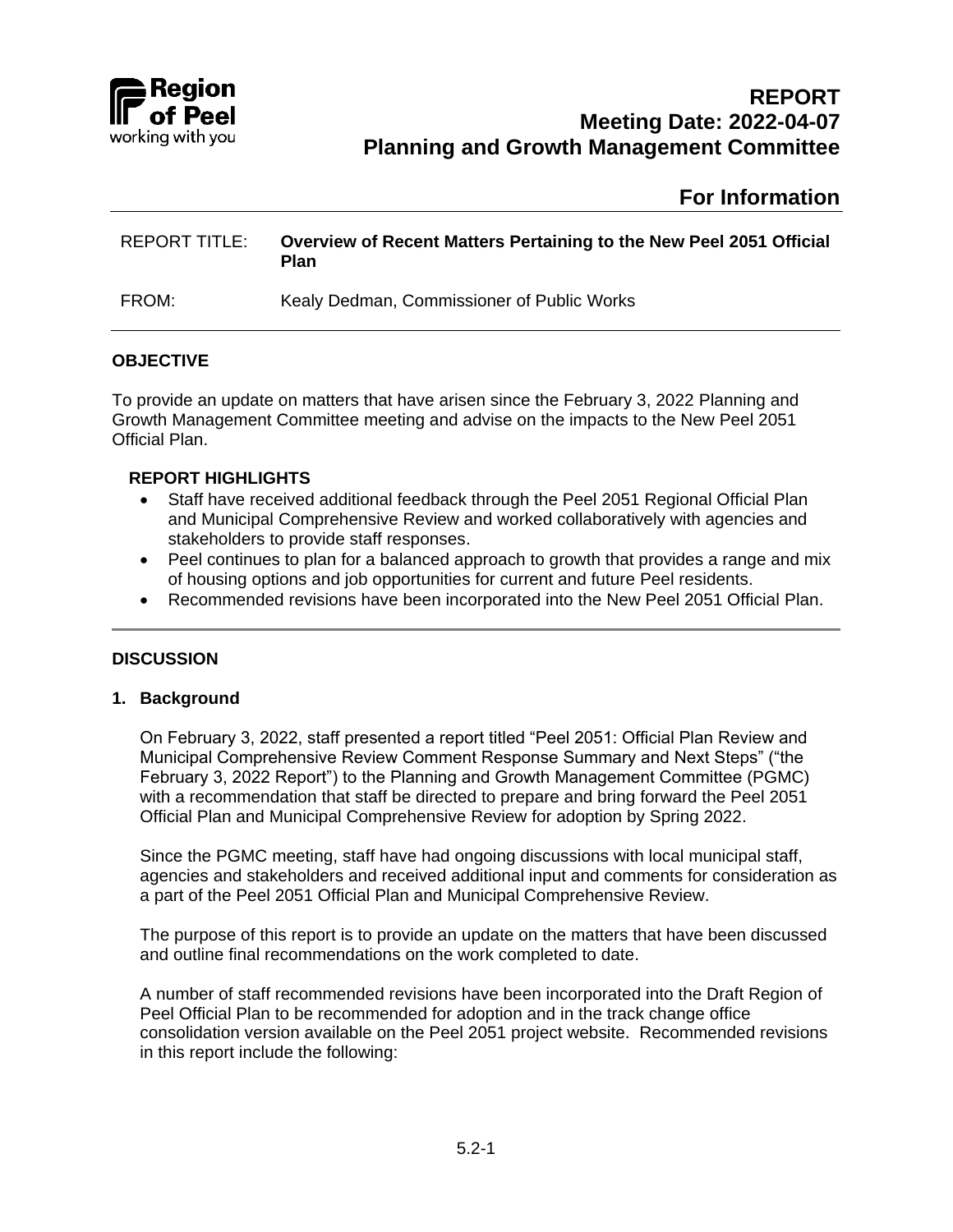- Inclusion of 2025 2085 Dundas Street East as a Major Transit Station Area recognized for flexibility in accordance with policy 5.8.36
- Delineation of a Primary Major Transit Station Areas at Steeles Avenue and Mississauga Road including flexibility in accordance with policy 5.8.36
- Inclusion of the Bolton Option 6 lands within the Region's designated Employment Area
- Addition of policies allowing for dry industrial uses, such as truck parking in new employment areas on an interim basis in advance of full municipal services, subject to local official plan policy framework
- Enable local assessment of a potential expansion of Palgrave Village (8575 Patterson Side Road) only for affordable housing or supportive housing geared to seniors
- Clarification of rural servicing policies in accordance with the Provincial Policy Statement
- Addition of policies to address lands along the protected GTA West corridor in the new urban area should they be released by the Province or Region

Any further revisions, such as directions from Planning and Growth Management Committee, will be incorporated into a final new Peel 2051 Official Plan which will be brought forward to Council for adoption.

# **2. Overview of Recent Matters**

Staff have received additional feedback from the public, agencies, and stakeholders since the February 3, 2022 PGMC meeting. Based on discussions, in some instances staff position has evolved, or policies have been updated to be responsive to the feedback received. The following section provides an overview of the matters and the staff recommended response and Appendix I – Site Specific Comments – Mapping, identifies the location of the subject areas:

# **a) Growth Management**

# **i. Flexibility in Employment Areas that overlap with select Major Transit Station Areas**

The Ministry of Municipal Affairs and Housing has provided comments to the Region on draft policy 5.8.36. The policy is intended to allow the local municipalities to consider non-employment uses and mixed use development (including residential) in select Major Transit Station Areas (MTSAs) that are also within employment areas and specifically identified for such flexibility through this MCR process. The draft policies apply to 12 Major Transit Station Areas as shown on Appendix II - Schedule E-4 – Employment Areas.

Growth Plan, 2020 policies that apply to these applicable station areas have conflicting objectives. MTSAs have the potential to leverage transit infrastructure and investments by accommodating a diverse mix of transit-supportive densities and uses. Whereas employment areas are to be protected from conversion to non-employment or sensitive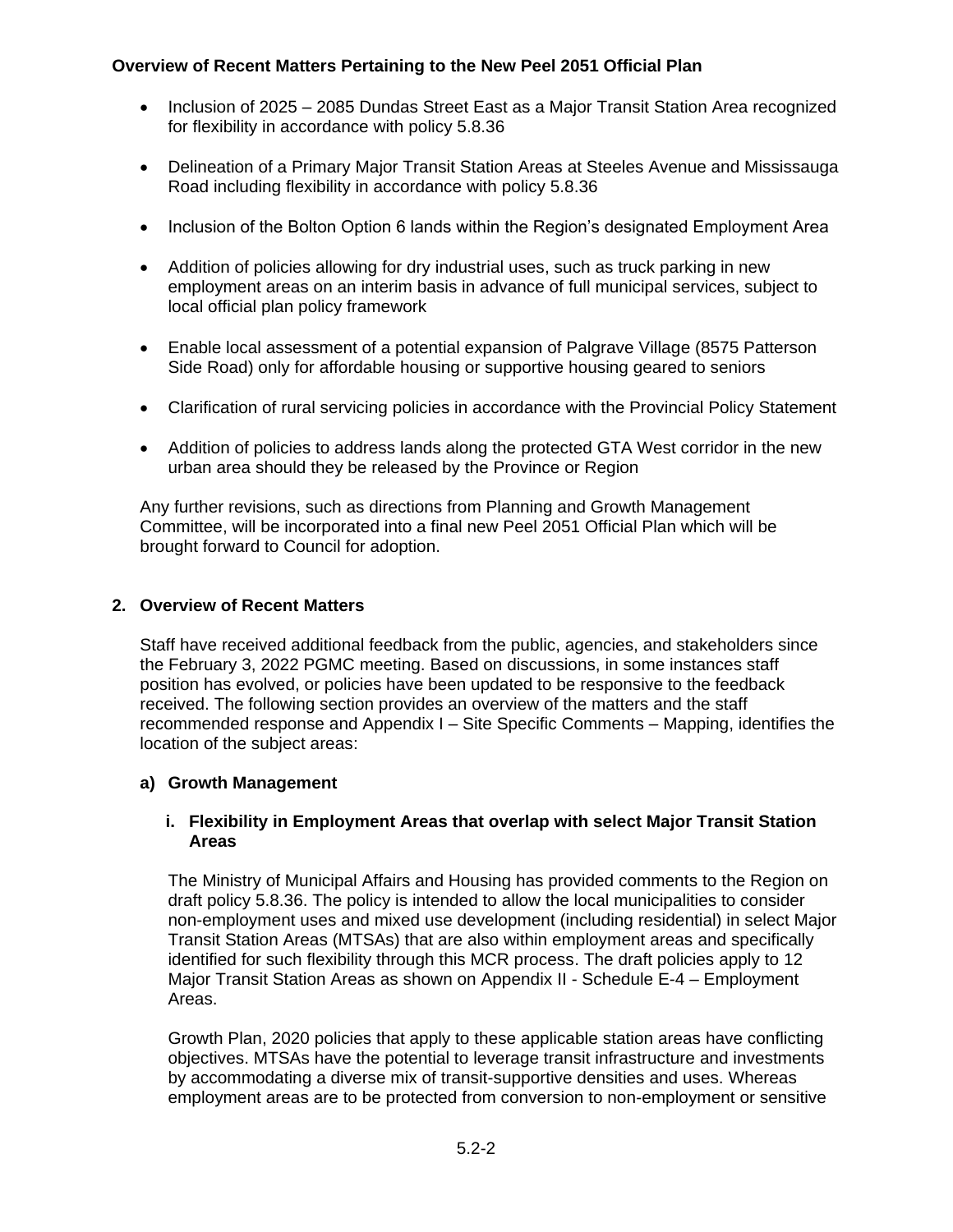uses to support clusters of business and economic activity including manufacturing, warehousing, and offices.

Staff, working collaboratively with the local municipalities through the Municipal Comprehensive Review (MCR) have evaluated these sites and identified that significant land use change would be appropriate to support a mix of uses and transit supportive development in line with the objectives of MTSAs. However, due to their location within employment areas, additional technical study is required to determine how the introduction of sensitive land uses would be compatible with the surrounding employment uses and the specific boundaries of such uses. Further, many of these sites are also in close proximity to strategic goods movement facilities such as CN Intermodal terminals and the Pearson International Airport which support the movement of goods and industries in Peel.

Although the suitability of land use change has been established through the MCR, specific refinements to the Region's employment area mapping without the completion of the appropriate technical studies to assess land use compatibility and the impact of introducing sensitive land uses such as residential could impact the viability of the employment lands and businesses in the surrounding area. These studies are best undertaken as part of the comprehensive detailed local work required.

To balance the policy objectives of MTSAs and employment areas based on the analysis through this MCR, staff propose that the select sites continue to be protected as employment areas and consideration for non-employment uses within the select MTSAs be evaluated through comprehensive planning by the local municipalities. The introduction of non-employment uses would only be considered through a local official plan amendment to implement the *Planning Act* requirements for MTSAs and the criteria outlined in draft policy 5.8.36. This includes removal of the applicable lands from the regional Employment Area once the boundaries of the residential uses are confirmed through a local official plan amendment.

# **ii. Employment Conversion Requests**

As a part of the Peel 2051 Official Plan and Municipal Comprehensive Review, the Region received 59 employment conversion requests. In January 2022, the Region released its staff recommendations on employment conversions and brought a report to the Planning and Growth Management Committee on February 3, 2022 outlining the findings. Since the February 3, 2022 PGMC meeting, staff have received additional information or requests for further consideration. The following section provides an overview of the requests and the staff position.

# *5923 Mayfield Road West, Brampton (B33)*

A notice of motion was brought forward from City of Brampton Councillor Dhillon at the February 24, 2022 Regional Council meeting and further referred to the April 7, 2022 Planning and Growth Management Committee meeting. The motion directs staff to include the employment conversion request at 5923 Mayfield Road in the Municipal Comprehensive Review on the basis that Brampton staff is undertaking land use planning work for the subject lands and adjacent area which may introduce residential and mixed land uses.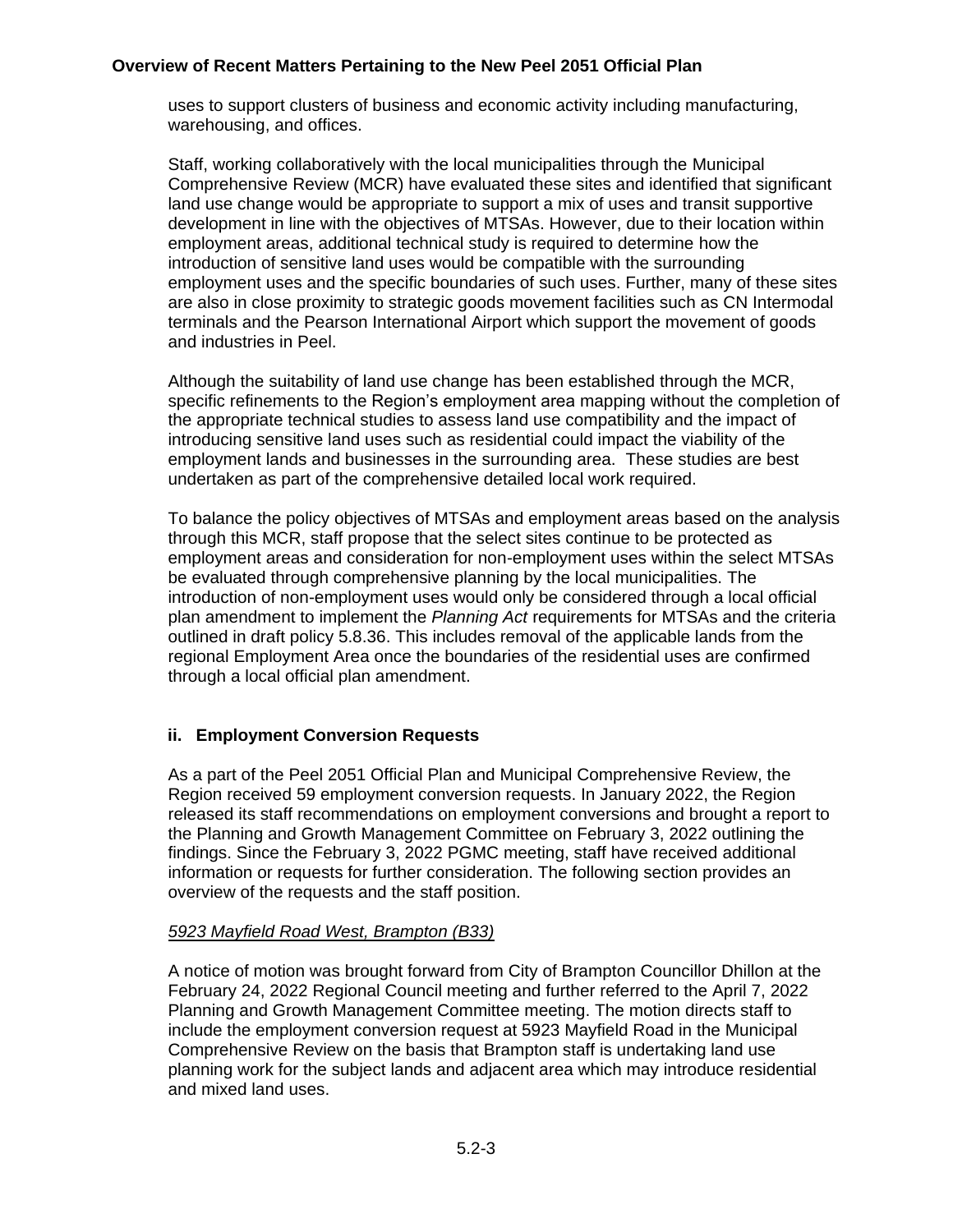The subject lands are located at the southwest corner of the Mayfield Road and Airport Road intersection. The lands are vacant with an existing single detached dwelling on site. The employment conversion request is to permit 91 townhome units and approximately 1,500 square feet of retail and office space on 1.85 hectares of land that is currently designated for Business Corridor uses in the Brampton Official Plan. In the January 2022 employment conversion analysis, staff recommended the conversion request at 5923 Mayfield Road not be supported, as the need for the use was not demonstrated, and further the lands were not identified as a Strategic Growth Area, where local staff are directing mixed use development.

Supporting this individual conversion request would result in 1.85 hectares of the Region's employment area land supply being removed to support the introduction of sensitive land uses which may impact the surrounding area. Further, as the City of Brampton is examining the entire subject area beyond the individual site through a Precinct Plan, consideration should be given to the impact on the overall employment area, which is approximately 26 hectares of greenfield employment lands.

Staff continue to recommend that the individual conversion request for 5923 Mayfield Road not be supported, however any comprehensive work undertaken by City of Brampton staff on the subject area to identify lands within the broader employment area where mixed use and residential will be considered should be evaluated and implemented during the next MCR. Region staff understand that Brampton staff are initiating a precinct plan to comprehensively evaluate and consult on land uses in the area.

# *Heartland Town Centre, Mississauga (M31)*

The consultant representing Heartland Town Centre (HTC) submitted written correspondence, Item 6.5 of the April 7, 2022 PGMC agenda, requesting that their site be given further consideration prior to a Council decision on the Peel 2051 Official Plan and Municipal Comprehensive Review. The applicant is requesting an employment conversion that would broaden the retail function of the Heartland Town Centre by introducing residential uses to contribute to housing needs.

The subject lands are located at the northeast corner of Matheson Boulevard West and Mavis Road. The existing uses are retail-commercial, and the City of Mississauga Official Plan designates the lands for mixed use (employment area).

Development within the subject lands is constrained by the Toronto Pearson Airport Operations Area (AOA), which limits the introduction of sensitive land uses such as residential based on Federal Airport Zoning Regulations limits. The subject lands are within the NEF/NEP level 30-35 noise exposure contours and residential development is currently not permitted. To permit residential uses, the City of Mississauga in collaboration with the Greater Toronto Airports Authority would need to be involved in technical studies demonstrating there would be no negative impacts on the long-term function of the airport and the risk to public health and safety would be minimized.

Staff continue to recommend that this conversion request not be supported, at this time, due to the constraints associated with the Airport Operating Area (AOA) limiting the introduction of sensitive uses such as residential. Staff are not aware of any work currently being undertaken in the City of Mississauga to revisit the permissions for the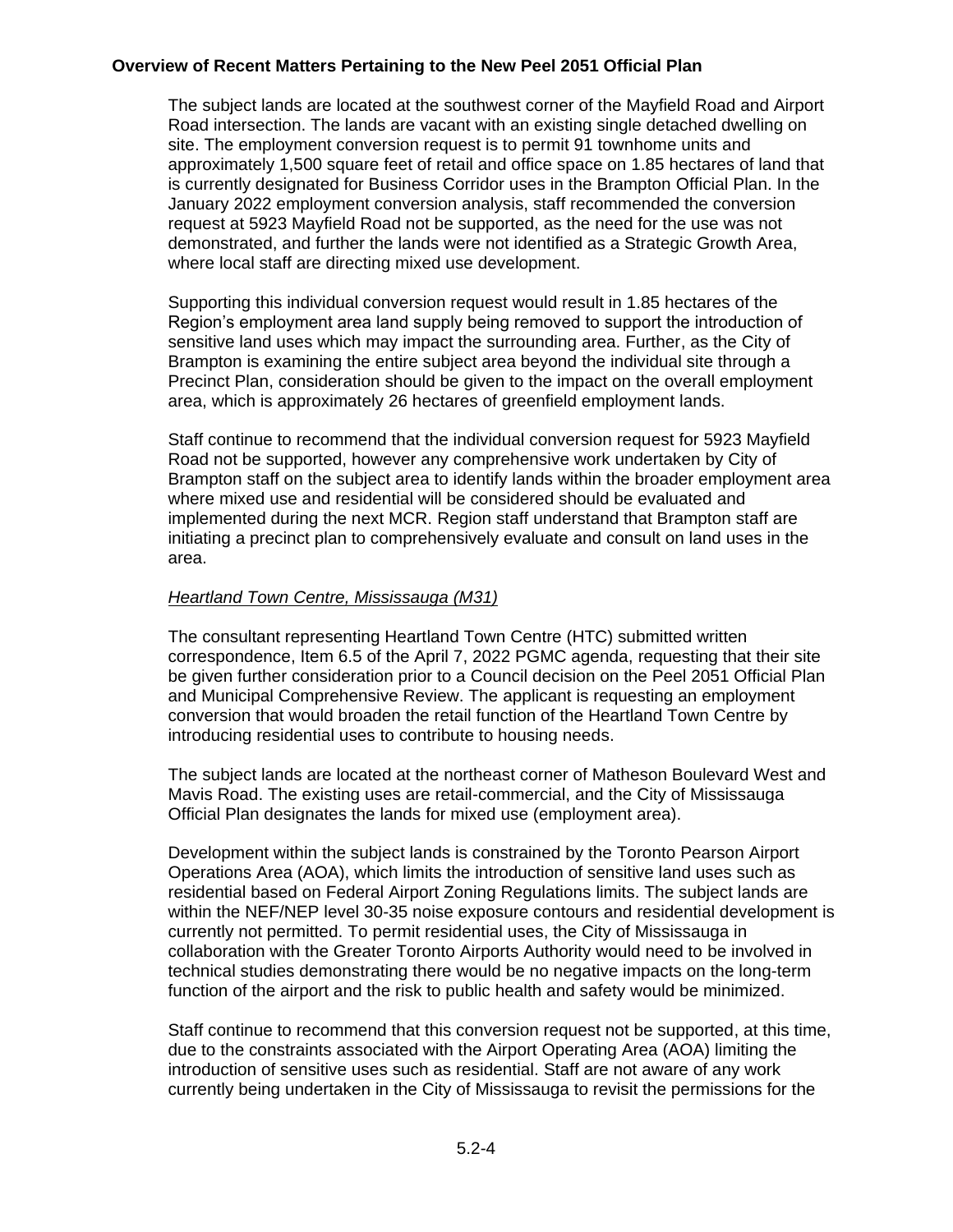AOA to support the introduction of sensitive land uses. However, a study process could lead to a future Official Plan Amendment process.

#### *2025-2087 Dundas Street East, Mississauga (M29)*

Written correspondence was submitted by Weston Consulting, Item 6.3 of the April 7, 2022 PGMC agenda, for the property located at 2025-2087 Dundas Street East, requesting that staff revisit their employment conversion request to facilitate mixed use development.

The subject lands are designated in the City of Mississauga Official Plan as Mixed Use-Employment and Natural Hazard. The existing uses on site are currently retail and commercial. Further, the site is within a Primary Major Transit Station Area (Wharton Way- Dun 17) which is planned for a minimum density of 160 people and jobs per hectare.

The property was identified in the Dundas Connects Master Plan (DCMP), but residential development permissions were not recommended at the time due to the need for further consideration of flood mitigation measures and a review of the Special Policy Area (SPA) within the area. Residential uses are not permitted in the SPA. Staff recommended this conversion request not be supported to be consistent with the findings of the DCMP and the need for further analysis on the SPA.

Since the approval of the DCMP, City of Mississauga staff have initiated the Dundas Street Special Policy Area Review. The review will utilize the result of flood mitigation studies to assess the existing Special Policy Area (SPA) boundaries and land uses policies and culminate with local official plan updates to reflect the findings.

Recognizing this area has already been subject to comprehensive review through the Dundas Connects Study and will remain under further review through the Special Policy Area flood hazard framework and the required local MTSA implementation, staff recommend that this MTSA be added to the specific areas addressed in policy 5.8.36 discussed above. This would allow for the conversion of some lands within the MTSA through the detailed local planning process, if deemed appropriate, without need for a further Regional MCR.

# *9340, 9358, and 9370 Goreway Drive Candevcon Ltd., Brampton (B36)*

The applicant for 9340, 9358, and 9370 Goreway Drive, otherwise known as (Candevcon) has submitted written correspondence to the Region, Item 6.4 of April 7, 2022 PGMC agenda. The applicant is requesting that their lands not be removed from the Region's employment area, but permissions for retail, high density residential and commercial uses be added to the existing designation.

The subject lands are located on Goreway Drive, north of Queen Street and east of Humberwest Parkway. The City of Brampton Official Plan designates the lands for Business Corridor, which permits retail, office, and light industrial uses. The lands are within close proximity, to a Planned Major Transit Station Area along the Queen Street Bus Rapid Transit corridor.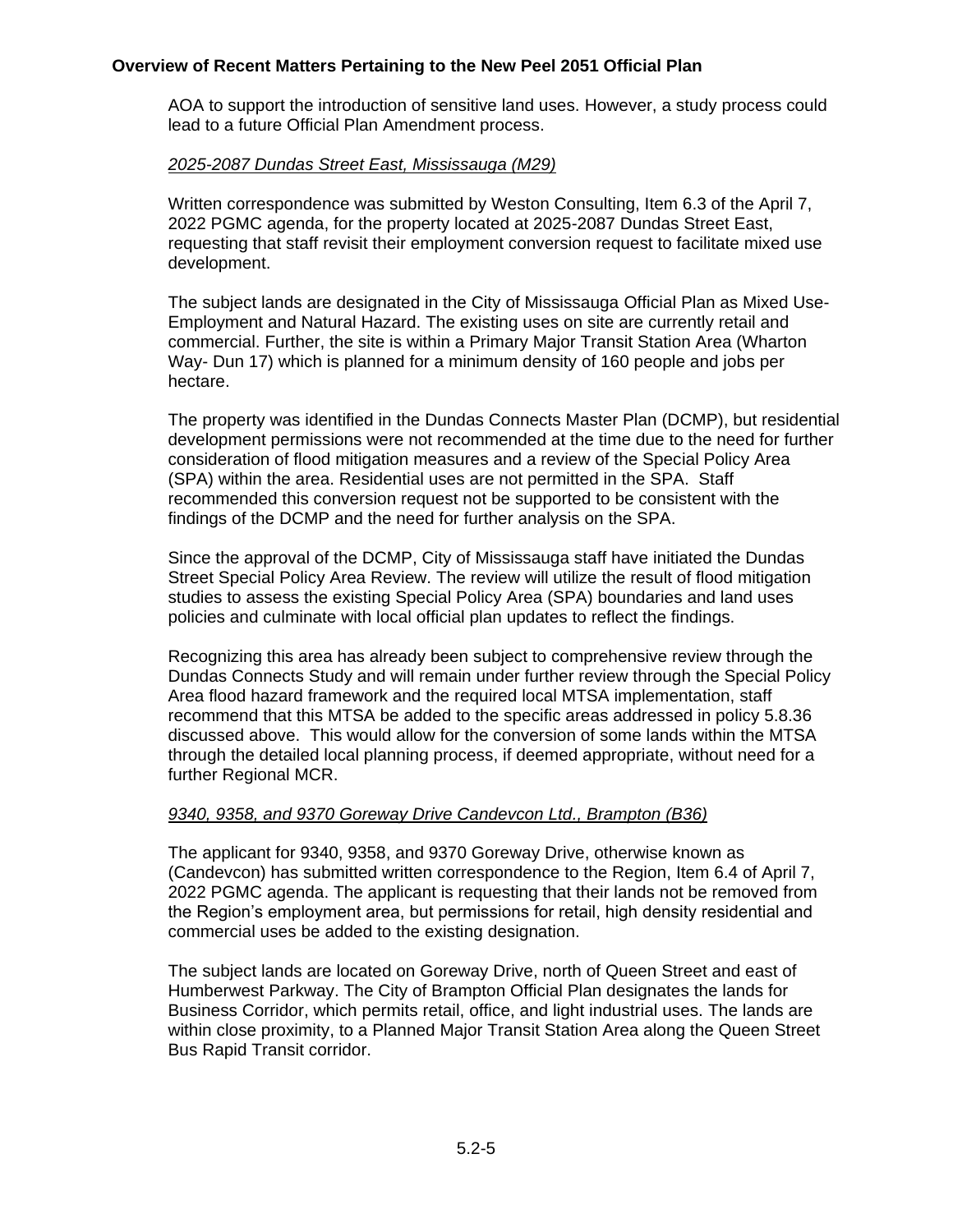The applicant is of the opinion that mixed use residential uses would increase the financial viability of the site, generate more overall jobs and investment choice, and serve as a transition between industrial uses to the west.

The employment conversion analysis undertaken by the Region did not support this request as the need for the use was not demonstrated and further, there are no plans for comprehensive planning to be undertaken by City of Brampton staff to consider the introduction of mixed use development is the subject area.

Further discussion with City of Brampton staff indicates that there are still no current plans to comprehensively assess the subject lands, but as a part of future work to be undertaken for Major Transit Station Areas, the subject lands may be considered for inclusion within the boundary of the Goreway MTSA. The Goreway MTSA has been identified as a Planned MTSA to date with no boundary yet delineated. If included in the future MTSA, the local implementation work would provide flexibility to potentially include conversion of employment uses in accordance with policy 5.8.36 discussed above.

#### *110 East Drive, Brampton, (B35)*

The applicant for 110 East Drive has submitted written correspondence to the Region, Item 6.2 of April 7, 2022 PGMC agenda. The applicant is requesting that their lands be removed from the Regions employment area designation to permit residential uses to support mixed use development.

The subject lands are designated as industrial in the City of Brampton Official Plan and a warehouse and office building are existing uses. The lands are within a primary Major Transit Station Area (KIT 2- Bramalea Go). The employment conversion analysis undertaken by the Region did not support the conversion request but noted that the nonemployment uses may be considered through MTSA-Employment flexibility as per policy 5.8.36. This will allow all lands within the MTSA to be planned comprehensively, including consideration for land use compatibility and mitigation measures as necessary to support compact transit-supportive development and the protection of the broader employment area where applicable.

The applicant is requesting staff re-considered their analysis as the subject lands are located at the edge of an employment area and serve as a transition to low density residential and employment uses to the north. Further, the applicant states that Brampton City Council has endorsed a Minister's Zoning Order (MZO) for the Emerald Heights proposal which includes the subject lands and supports the introduction of residential land use permissions.

Staff continue to recommend that the subject site not be supported for employment conversion, and that the consideration of non-employment uses be undertaken comprehensively through MTSA implementation planning the City of Brampton is required to undertake for the Bramalea Go MTSA. Should the MZO be approved by the Minister, staff have provided direction in 'Section I – Additional ongoing matters through MZOs' of this Report.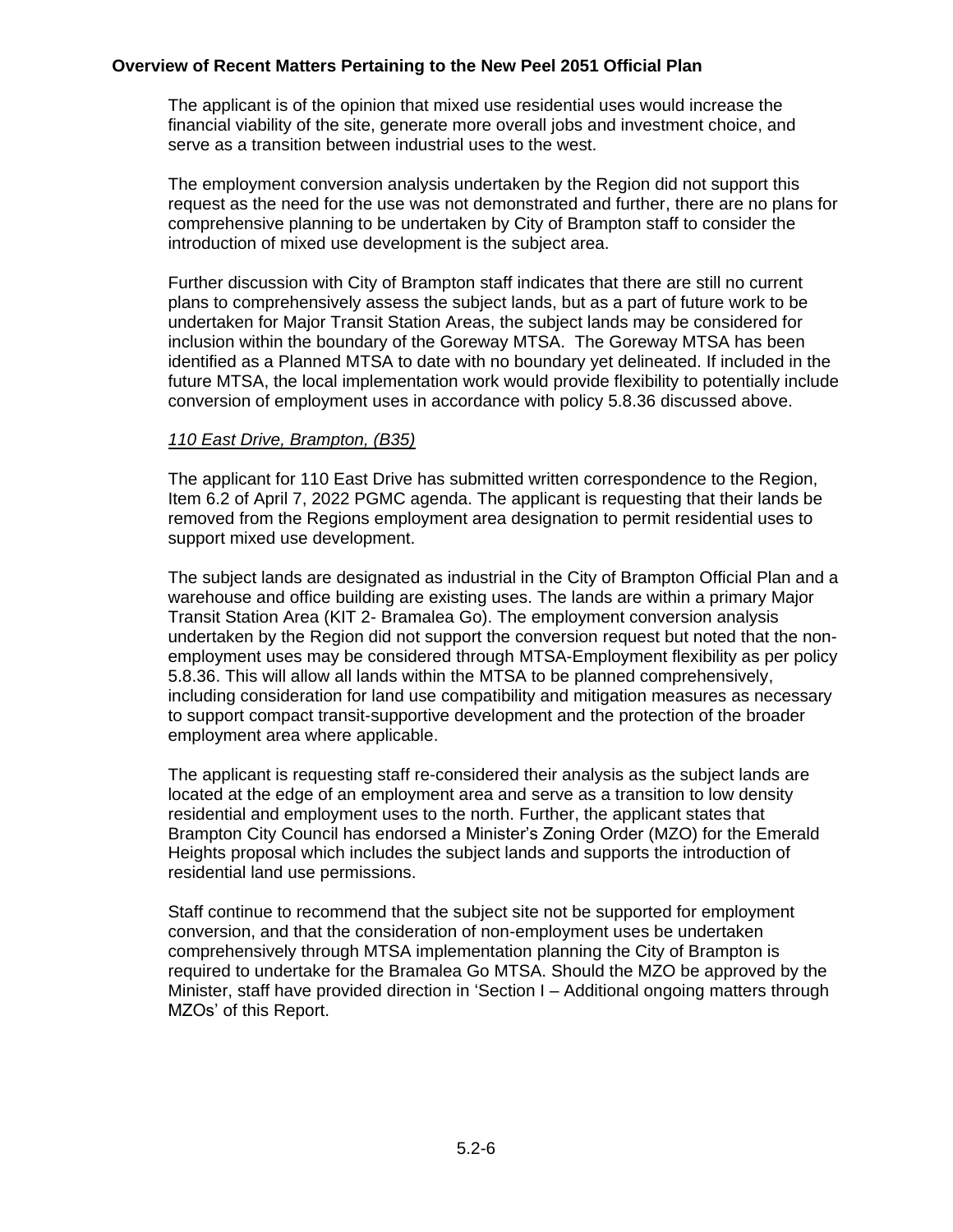# **b) Growth within Existing Settlement Areas**

Staff have received over 300 form letter emails (approximately 40 percent from addresses in Mississauga, 20 percent from Brampton, 20 percent from Caledon, and 20 percent from addresses outside of Peel) directed to the Planning and Growth Management Committee requesting that the draft Peel 2051 Official Plan presented to PGMC on February 3, 2022 be rejected and staff prepare a new official plan that accommodates all forecasted population and employment within the existing settlement area boundaries (I.e. No boundary expansion).

The bullets below outline the key points from the correspondence:

- A majority of respondents to the Peel 2051 Official Plan consultation requested Council accommodate growth without further boundary expansion
- Expansion would be disastrous to the natural heritage and farmland in Peel
- The Region can achieve higher rates of intensification than proposed without compromising the need for family sized units by aggressively reforming zoning to add more compact single- and semi- detached homes and townhouses in established low rise neighbourhoods.
- The existing Designated Greenfield Area lands in Peel can be planned for 90-100+ people and jobs per hectare and supported by planning and zoning homes with reduced on-site parking.

During the statutory consultation period staff received similar correspondence requesting that a no boundary expansion scenario be brought forward.

Staff responded to these inquiries noting that a Land Needs Assessment (LNA) was undertaken in accordance with Provincial requirements to determine how growth in Peel could be accommodated in a manner that supports healthy, livable, and complete communities. Through the LNA, staff considered three scenarios, 'market based', 'balanced', and 'No boundary expansion'. The LNA demonstrated that additional land is needed in Peel through settlement area boundary expansion (SABE) to accommodate growth to 2051 in a manner that provides for a range and mix of housing and employment opportunities.

The staff recommended growth scenario supports a balanced approach to accommodating the additional 700,000 people and 335,000 jobs forecasted for Peel over the next 30 years. The balanced approach addresses a number of regional and provincial policy initiatives including climate change, efficient use of infrastructure, supporting complete communities, affordable housing, age-friendly planning, sustainable transportation, fiscal sustainability, protecting farmland and greenspace. Over 60 technical studies were undertaken to support the draft Region of Peel Official Plan, including the recommended growth scenario and Settlement Area Boundary Expansion (SABE).

The balanced approach limits sprawl and protects the natural heritage and farmland in Peel by directing the vast majority of growth to Peel's existing settlement areas.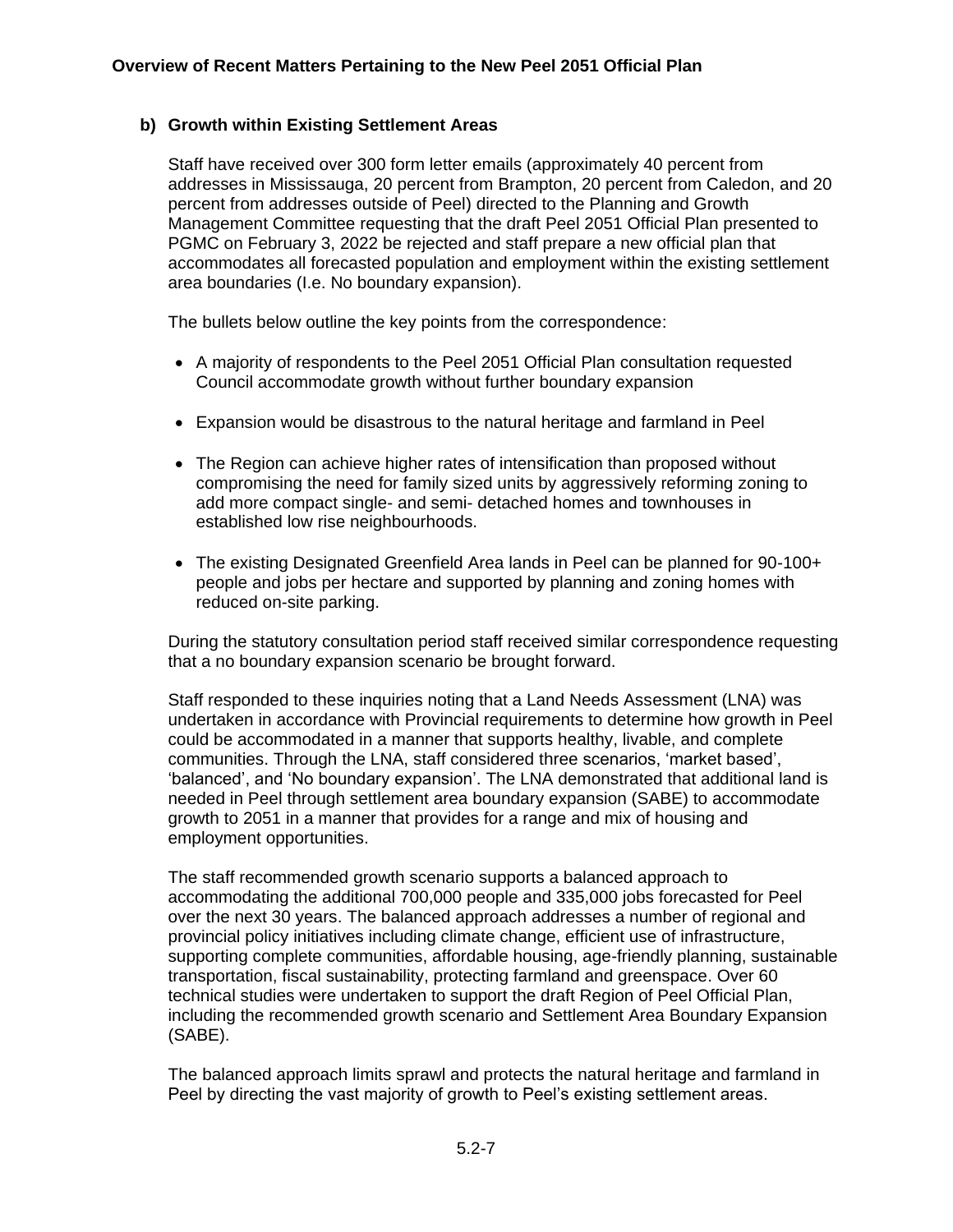Approximately 75 percent (530,000 people and 280,000 jobs) of Peel's forecasted growth between 2021 and 2051 will be directed to existing settlement areas in Brampton, Caledon, and Mississauga. For context, this proportion of growth is the equivalent of adding a community the size of Hamilton into existing settlement areas. The new 2051 urban areas (i.e. SABE) have been informed by technical studies that consider matters including climate change, sub watershed planning, natural heritage, agriculture, transportation, and healthy development to support the creation of complete and sustainable communities.

The manner in which this growth is accommodated will be very different than how Peel has grown historically. Approximately 70 percent of new residential units will be in townhome and apartment-built forms, primarily in areas where there is existing or planned transit investment. The greenfield areas in Peel will be planned for a minimum density of 70 residents and jobs per hectare to reflect intensification in existing greenfield communities in Brampton and Mississauga and planned transit investment in greenfield communities across Peel. The shift in how growth is accommodated is anticipated to transition Peel from an auto-dependent community to a compact and transit-oriented community that provides for a range and mix of housing options and employment in both greenfield and built-up areas.

Increasing the minimum intensification rate of 55 percent and minimum greenfield area density of 70 residents and jobs per hectare proposed in Peel may result in a market condition that is not in line with market demand. Based on the 'balanced approach' an additional 50,000 units and 40,000 employment area jobs are required through boundary expansion to accommodate forecasted growth. Shifting this growth entirely to the existing settlement area will result in less opportunities for ground-oriented housing and less employment opportunities to support the goods movement and logistics industries which are anchored by the Pearson International Airport and 400 series highways in Peel. Zoning reform is one piece of the puzzle to create additional infill opportunities, but it may not translate to the creation of new opportunities to meet the overall housing demand in Peel. If Peel does not plan in a balanced way to meet the needs of households, it will have the effect of worsening the housing affordability crisis.

In addition, if Peel does not provide sufficient opportunities for a range and mix of housing and employment opportunities, potential residents and businesses may look to communities outside of Peel and the outer ring of the Greater Golden Horseshoe (GGH) to accommodate market demand and housing need, which may further exasperate spawl. The recent release of population and dwelling count data from the 2021 Census indicates that communities such as East Gwillimbury, New Tecumseth, Thorold, and Bradford West Gwillimbury were some of the fastest growing municipalities between 2016 and 2021.

Staff continue to recommend support for the 'balanced approach' which accommodates forecasted growth in a manner that addresses all forms of housing and employment, while avoiding shortages that would increase the costs of housing and reduce employment opportunities. The recommended approach represents good planning consistent with provincial policy.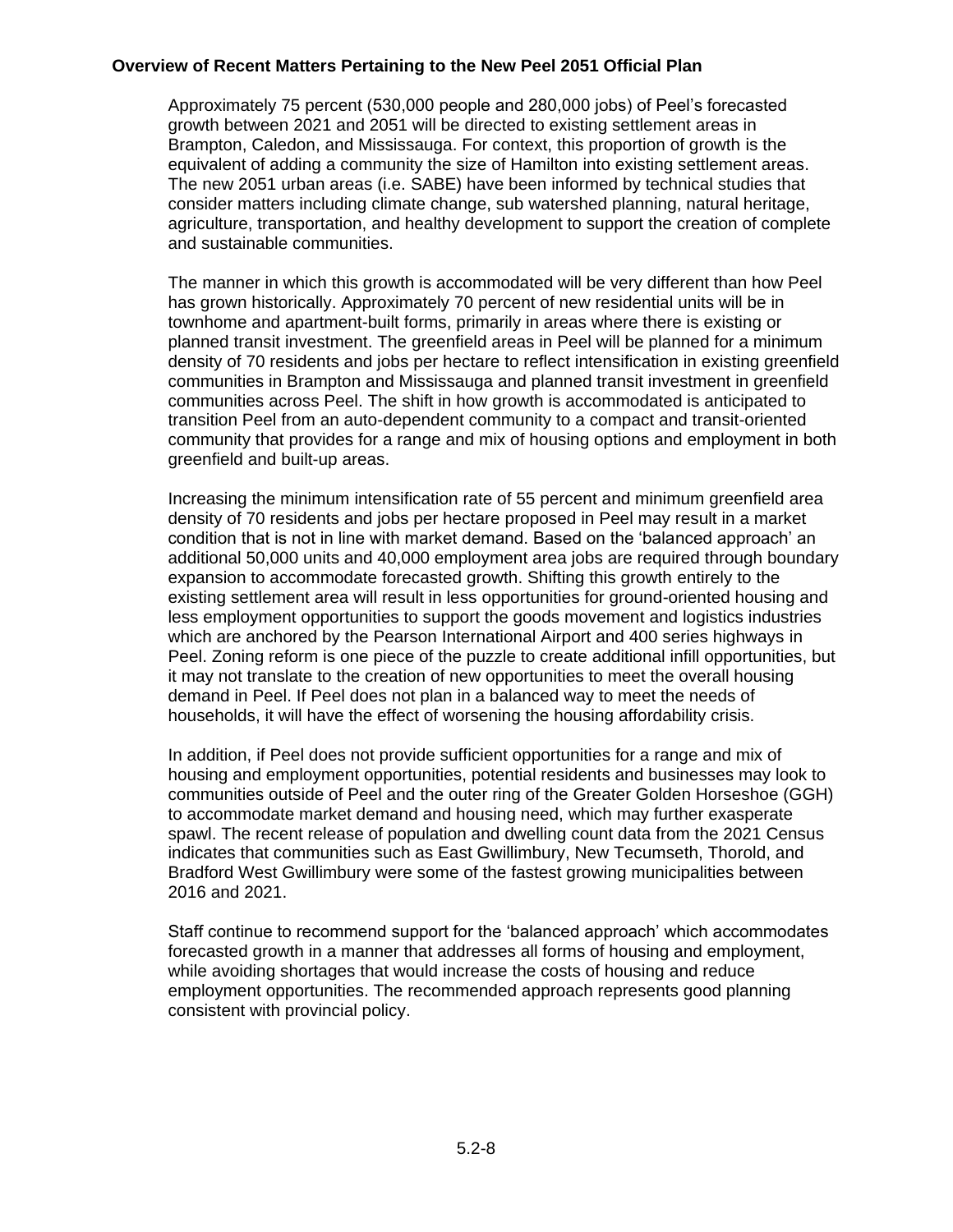# **c) Major Transit Station Area**

Steeles at Mississauga Road (Brampton)

Written correspondence was submitted by DG Group, Item 6.1 to April 7, 2022 PGMC agenda, for the property located at 1750 Steeles Avenue West and 8059-8089 Mississauga Road requesting clarification on the employment conversion request (B32) submitted for their subject lands and the ability for them to bring forward a vision for mixed use development. In addition, correspondence was received from the City of Brampton requesting that the Steeles/Mississauga Road MTSA (HUB-3) be reclassified from a 'Planned' to a 'Primary' MTSA.

The subject lands are within a 'Planned' Major Transit Station Area at the intersection of Steeles Avenue West and Mississauga Road. The Brampton Official Plan and Bram West Secondary Plan designate the lands for office uses. The Region identified the MTSA as 'planned' due to the need for further land use study and infrastructure investment to unlock the market potential in the Steeles Avenue/Mississauga Road area.

Brampton staff have advised that they intend to commence a review of the Bram West Secondary Plan in Q2 of 2022. The review will assess the appropriate mix of employment and non-employment uses for this area, to demonstrate how transitsupportive employment densities can be achieved to support transit-supportive development.

Based on this request, staff have determined that it is appropriate to elevate the status of the MTSA from 'Planned' to 'Primary' with a minimum density of 160 people and jobs per hectare. Further, staff recommend the MTSA be added to draft policy 5.8.36 to allow for the consideration of non-employment uses in employment areas to reflect the potential for non-employment uses to be introduced through the Bram West Secondary Plan Review.

# **d) Settlement Area Boundary Expansion (SABE)**

# **i. Bolton Option 6 Lands**

Regional Official Plan Amendment (ROPA) 30 established a settlement area boundary expansion for residential (community land) and employment uses in Bolton to accommodate growth to 2031. As part of the Local Planning Appeal Tribunal decision on ROPA 30, the ROPA 30 Option 6 lands were intended to be developed as a complete community including an appropriate mix of jobs, employment areas, local services, housing, and infrastructure.

At the February 22, 2022 Caledon Council Meeting, Town Council considered an MZO request submitted to the Town on behalf of the Humber Station Village Landowners Group Inc. to zone the Option 6 lands for employment area uses for the provision of a prestige industrial park to create approximately 3,400 jobs. Town Council referred it back to staff to come back with more information at a later date.

Regional staff have assessed the request and, on the basis of the ongoing MCR context, can support the development of the Option 6 lands for employment area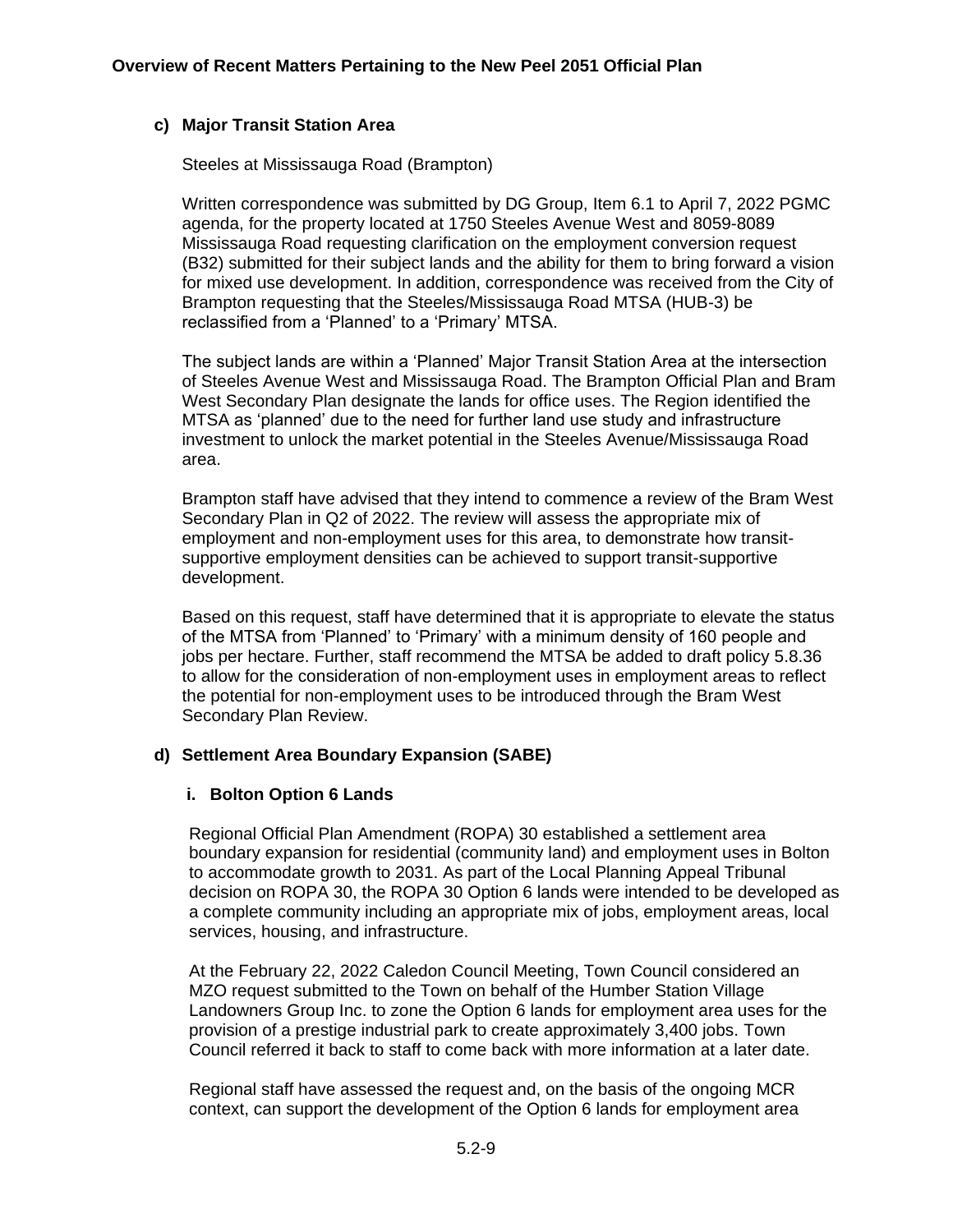purposes. The context of the ongoing MCR provides a much larger scope for decision making about the growth of Bolton than the previous ROPA 30 process. Regional staff have also previously advised that portions of south Bolton are also potentially suitable for consideration for additional employment development.

As the Option 6 lands have previously been planned for community lands, the approximate 5,000 residents that would have been accommodated on these lands would need to be redistributed to other parts of the existing Designated Greenfield Area (DGA) within Bolton. Adjusting the allocation of this residential growth will have the effect of increasing density in the other areas, such as the area around the planned Bolton GO Station Major Transit Station Area. Further, the additional employment on the Option 6 lands in Bolton decreases employment density in this area, and for the Region overall. However, additional employment lands can also have the effect of providing additional market choice and competition, making Peel employment lands more competitive.

The effect on the Land Needs Assessment as a whole is a change in approximately 166 net hectares of land within the Region's existing DGA in Caledon from 'community area' to 'employment area' and a modest increase to the minimum DGA density on existing lands in Caledon and Peel overall.

Regional staff are recommending an employment land designation for the Option 6 lands through this MCR and the latest draft Employment Areas Schedule E-4 has been revised to include the Option 6 lands as employment.

# **ii. 13070 Heart Lake Road, Caledon**

Letters from the landowner, Cedar City Developments, at 13070 Heart Lake Road have been received throughout the Peel 2051 process supporting the community designation on their lands.

This property is within the area west of Heart Lake Rd, north and south of Old School Rd which had been shown as community area in the earlier December 2020 and September 2021 versions of the Draft SABE mapping.

As part of the February 3, 2022 PGMC report, a further revised draft SABE map was presented. Based on further consideration of some areas in SABE and related to comments received from the Town of Caledon requesting additional employment area in Caledon, the map included some revisions to community and employment lands from the September 2021 version of the draft SABE. One of the areas that changed was this area west of Heart Lake Rd, north and south of Old School Rd.

The landowner delegated to PGMC on February 3, 2022 indicating they do not support this change to their lands. Additionally, in their latest correspondence, dated March 14, 2022 Item 6.9 on the April 7, 2022 PGMC agenda, they have suggested further reasons as to why they do not support the change from community to employment. Those reasons include that there has been no indication that these lands are necessary for employment based on Hemson's review of them in relation to the LNA, and that the technical studies support community uses.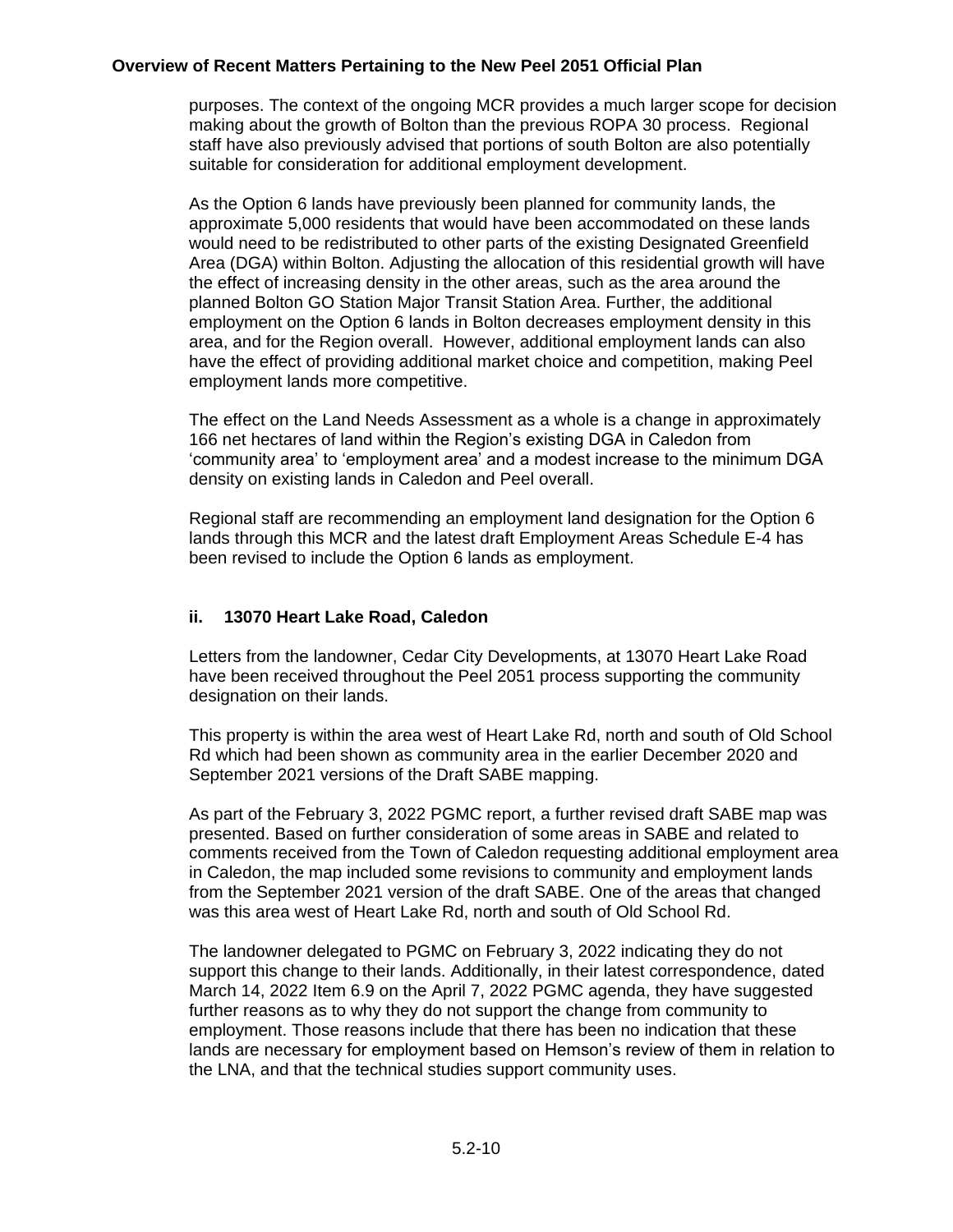It is recognized that the MCR work had concluded the lands are suitable for community uses, however, throughout the Peel 2051 process, this quadrant has been considered for, and determined as, suitable for either community or employment uses. The primary reason for this area being suggested for community in earlier versions of the mapping was their proximity as an extension of Mayfield West. However, the area is also separated from Mayfield West by the Greenbelt and as the technical studies indicate, it could also function well as employment to reinforce the clustering of employment activity around the potential highway interchange and other employment uses around Old School Rd.

After further review, staff is recommending that approximately 30 hectares of the lands in the northwest corner of Heart Lake Road and Old School Road remain employment in response to comments from the Town of Caledon and to support a cluster of employment activity along the frontage of Heart Lake Road. The remainder of the property (approximately 50 hectares) would be changed to community area. This change is balanced by the other mapping refinements proposed by staff and does not affect the overall recommendations regarding the amount of community and residential settlement expansion area presented in February 2022.

The 'Commercial and Employment' study by Cushman and Wakefield concluded that the planned population in Mayfield West will generate demand for new retailcommercial uses. The proposed community lands that have frontage onto Old School Road have the potential to be an appropriate location for future retail uses and also provide a transition between the employment area along the west side of the Heart Lake Road frontage and the Greenbelt. The areas subject to these proposed changes are shown on Appendix III – Draft Settlement Area Boundary Expansion Map, March 2022.

# **iii. 12489 Dixie Road and 12861 Dixie Road**

A request has been made by the landowners for 12489 and 12861 Dixie Road in Caledon, to designate their subject lands as an Employment Area. The lands are currently identified for community area uses in the January 2022 proposed Settlement Area Boundary Expansion mapping.

The applicant's rationale included consideration that:

- o Dixie Road is currently a primary truck route as identified in Peels Goods Movement Strategic Plan (2017-2021), and the proposed SABE is introduction community rea uses along the frontage which would result in land use conflicts.
- $\circ$  The lands can leverage proximity to the Highway 410 north-south extension and proposed Highway 413 to create a highway-employment link and have a reduced impact on Co2 Emissions compared to other employment areas identified in the SABE.
- $\circ$  The landownership of the subject lands are not fragmented and may provide an opportunity for land assembly to support the needs of large employers; and
- $\circ$  Preliminary work undertaken by the Region indicate these lands can support the efficient use of municipal servicing.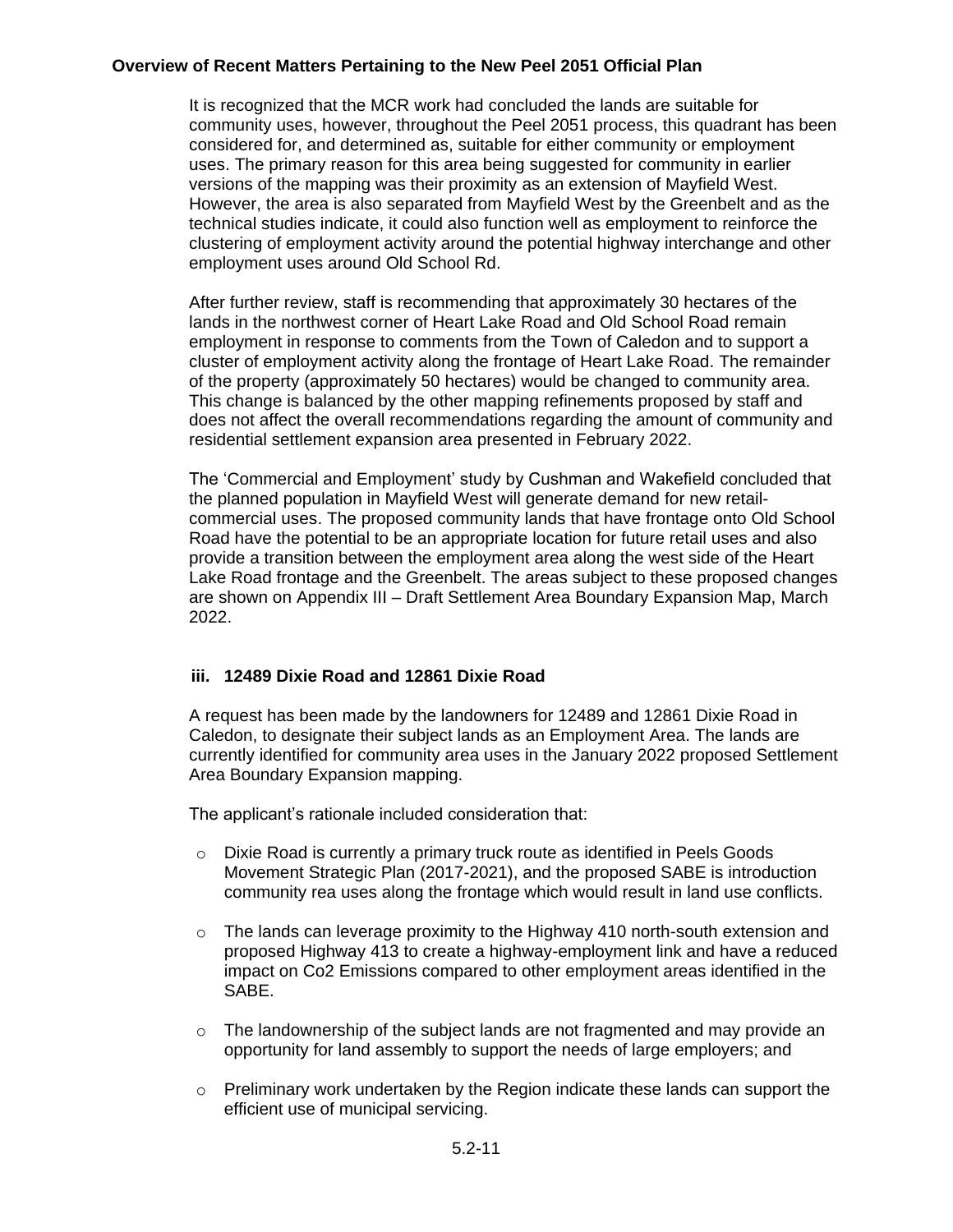Staff agree that there is merit in lands with frontage along Dixie Road being designated for employment uses to leverage its proximity to 400 series highways, support this segment of Dixie Road as a goods movement corridor and align with the employment uses proposed just south and west of the subject site along the Dixie frontage. Staff recommend that approximately 70 hectares of the subject lands be changed from community area to employment area. The areas subject to these proposed changes are shown on Appendix III – Draft Settlement Area Boundary Expansion Map, March 2022.

This revision, when considered with the revision of a portion of the lands at the northwest corner of Heart Lake Road and Old School Road to community lands, continues to maintain the community area and employment area as outlined in the February 3, 2022 report to PGMC. This includes the additional 130 hectares of employment land beyond the minimum outlined in the Land Needs Assessment (1,400 hectares) as requested by the Town of Caledon and still maintain the necessary area of community area lands of 2,870 hectares at a minimum density of 67.5 people and jobs/hectare.

# **iv. Dry Industrial Related Employment Uses in the 2051 New Urban Area**

In response to requests to consider potential regional policy tools to assist with managing complex demands for uses such as truck parking in Caledon and facilitate goods movement industry support, a new draft policy is proposed to be included in the Draft Official Plan to permit dry industrial employment uses on an interim basis in designated Employment Areas in the 2051 New Urban Area. Dry industrial employment uses are proposed to be permitted in advance of the provision of full municipal services and prior to the completion of comprehensive designated greenfield area planning requirements (e.g. comprehensive secondary planning, staging and phasing). This proposed policy would provide flexibility for dry industrial uses (e.g. contractor yards, transportation related uses) to be permitted subject to local planning policies provided the extension of municipal services is not needed and the uses are planned on an interim basis such that they will not preclude the long term development and servicing of the lands for more intensive planned employment uses.

This policy would provide one tool to assist Caledon in managing the land economics and other factors involved in the extensive illegal truck parking situation that exists today. The proposed policy would be in addition to a policy previously proposed in the Draft Official Plan to allow for the potential to expand the Sandhill settlement area for similar dry industrial uses subject to meeting the required Growth Plan policies.

#### **e) Rural Settlement Areas**

#### **i. Inglewood Expansion Request (15344, 15352, 15380 and 15400 Hurontario Street and 2949, 2939 and 2973 Olde Base Line Road)**

A request was received in January 2021 to expand the Inglewood Settlement Area to include the above noted lands, which are within the Greenbelt Protected Countryside. Recognizing that the area is currently functioning as a mostly urban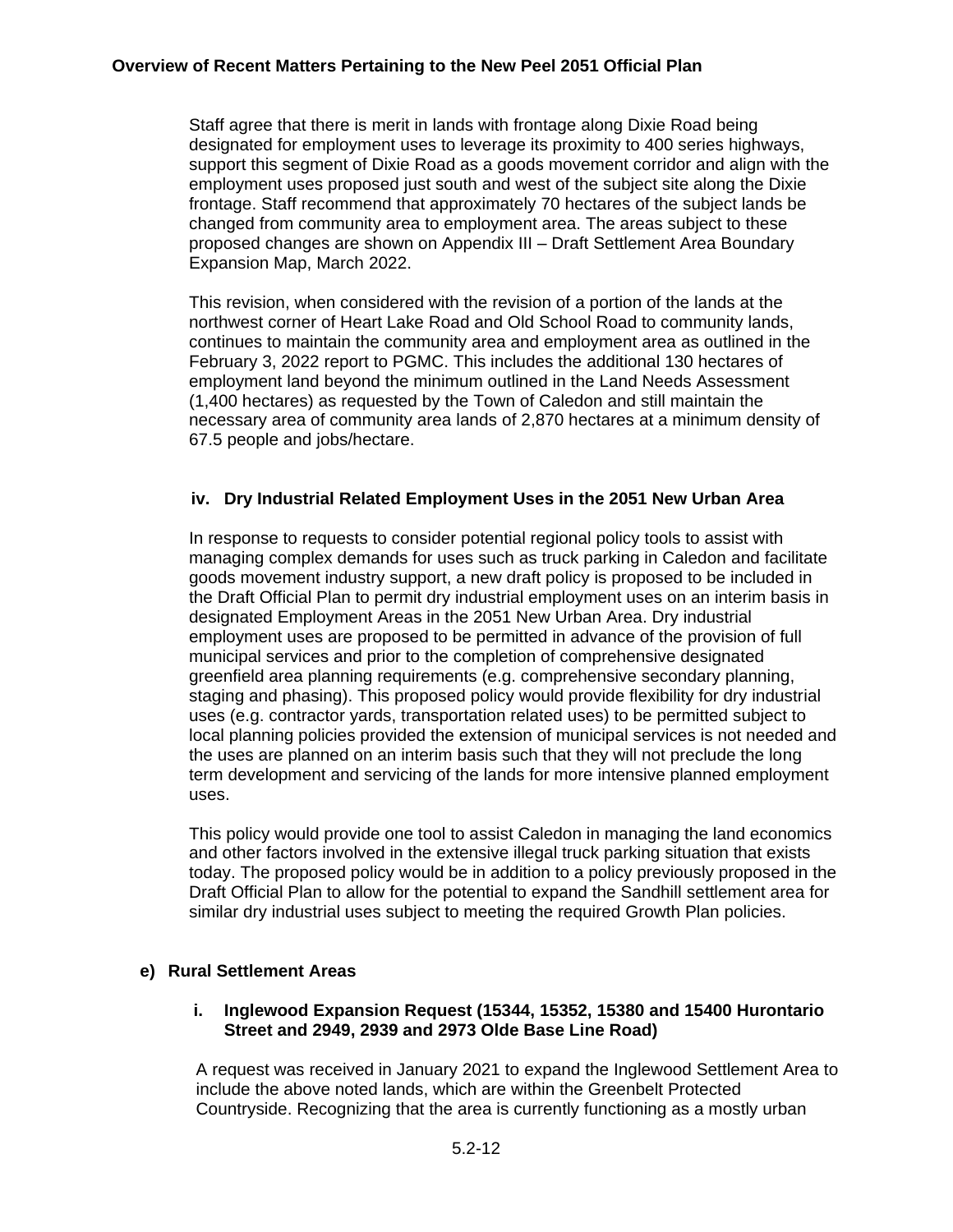cluster of existing commercial/residential uses, a policy was included in the previous draft of the Official Plan that enables the Town of Caledon to undertake a more detailed assessment through a local official plan amendment process to determine if an expansion is appropriate. The local study would need to satisfy all the rural settlement expansion requirements, the Growth Plan/Greenbelt Plan tests, and it would involve a public process.

Staff are not recommending the expansion at this time as the necessary technical assessment or public process has not been undertaken and continue to propose the draft policy framework referenced above.

In initial discussions with Provincial staff regarding the draft policy, they indicated that further investigation would be required to determine if the policy would be in conformity with Provincial Plans. Staff continue to support the proposed policy approach which, based on this MCR analysis, enables the Town of Caledon to undertake a more detailed assessment through a local official plan amendment process to determine if an expansion is appropriate without need for a further Regional MCR process.

# **ii. Caledon Village Expansion Request ('0' Charleston Side Road and 2785 Charleston Side Road)**

In March 2019, a request was received to expand the Caledon Village settlement area into the Greenbelt Plan Protected Countryside for residential development. The request is for a property that is partially within the settlement area and partially outside the settlement area.

Staff have previously reported to Council on this request and are not proposing changes to what has previously been proposed. Staff are not recommending the expansion at this time but have proposed a policy for the applicant to undertake a subsequent planning process with the Town of Caledon in consultation with the Region of Peel as part of a rehabilitation plan for the subject lands in accordance with Provincial policy. The study would be undertaken at the local level and would demonstrate that the proposed settlement expansion would not preclude or hinder the continued use of adjacent mineral aggregate operations and that expansion would not be incompatible for reasons of public health, public safety, or environmental impact.

Similar to the policy for the Inglewood settlement area, Provincial staff indicated that further review would be required to determine if the policy could be in conformity with Provincial Plans. Staff continue to support the proposed policy approach which, based on this MCR analysis, enables the Town of Caledon to undertake a more detailed assessment through a local official plan amendment process to determine if an expansion is appropriate without need for a further Regional MCR process.

# **iii. Palgrave Village Expansion Request (8575 Patterson Sideroad)**

A request was received by the Region to expand the Palgrave settlement area into the Oak Ridges Moraine Conservation Plan Countryside Area of the above noted property. In response to the request, staff have previously noted that the request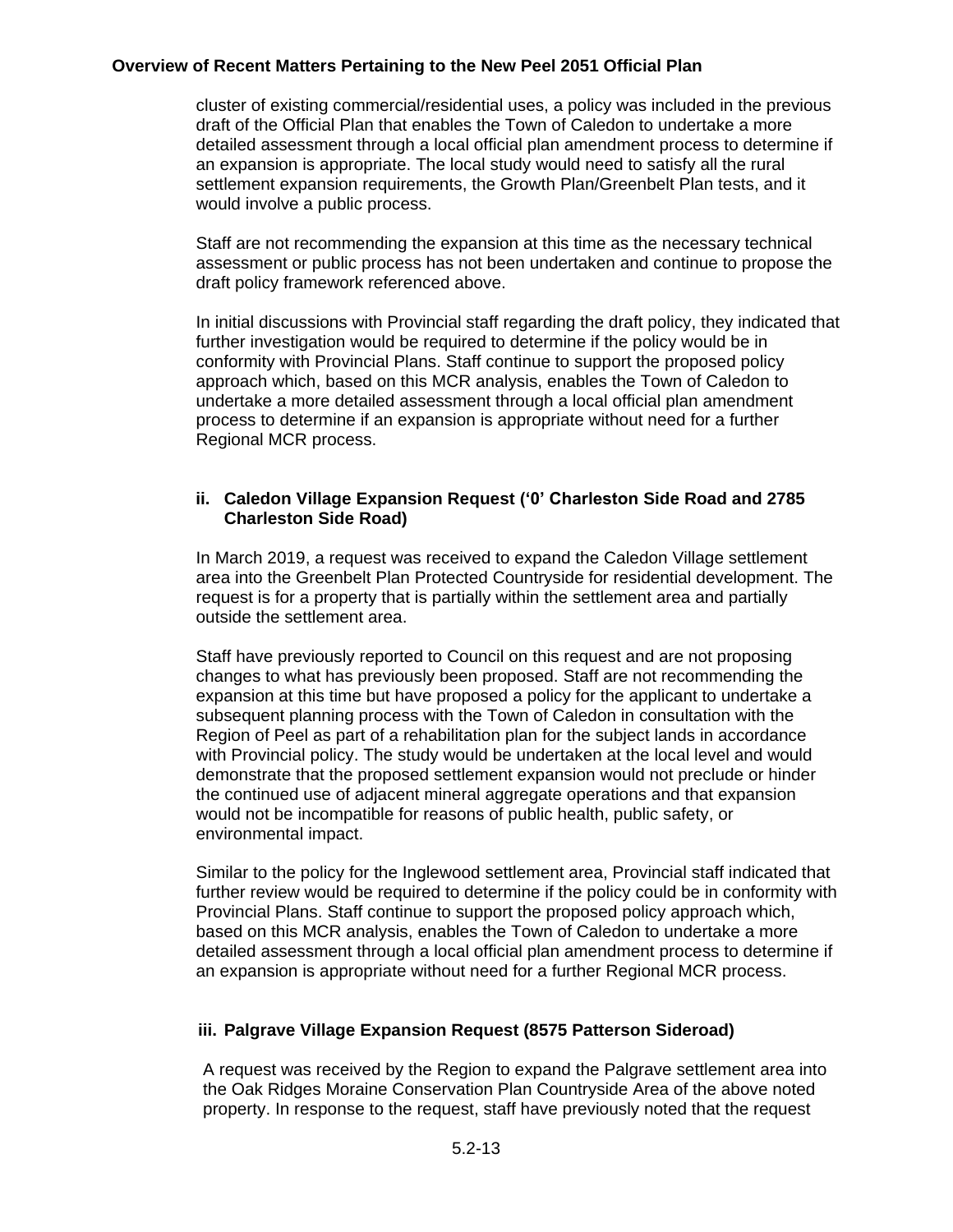was not considered to be warranted as the additional area was not needed for residential purposes.

In a letter dated February 25, 2022, the landowner states a portion of the area is intended to be planned for affordable bungalows for seniors and other housing forms such as single detached dwellings, retirement style units or higher density dwellings to support housing options for future and aging residents. As the Region has policies to support age-friendly planning, and affordable housing, and there is a shortage of this in the community, the request can be supported on the basis that the expansion be planned to provide affordable or supportive housing geared to seniors.

Staff have proposed a new Policy 5.7.18.11 in the draft Regional official plan for the Town of Caledon to undertake further study of this area as part of a local official plan amendment. This further review will be subject to the lands providing affordable housing or supportive housing geared to seniors, as defined in the Regional Official Plan, meeting all Growth Plan and Greenbelt Plan tests and will require approval of an amendment to the Oak Ridges Moraine Conservation Plan Land Use Designation Map in Ontario Regulation 140/02 by the Province.

This policy is similar to those related to Inglewood and Caledon Village and Provincial staff will need to confirm if it is in conformity with Provincial Plans.

# **f) Prime Agricultural Area**

# **i. Osprey Valley Lands**

The TPC Toronto at Osprey Valley landowners have requested that the Region not designate their lands Prime Agricultural Area on Schedule X12 (now Schedule D-1 Rural System) based on a site-specific agricultural study of their property. The property is identified as Prime Agricultural Area (PAA) in both the Growth Plan Provincial Agricultural System mapping and the Draft Regional Official Plan. The Provincial PAA designation is in effect and the Region may refine the PAA in accordance with mapping procedures issued by the Province. Refinements to the Provincial PAA mapping may be supported if they are consistent with the Growth Plan Agricultural System mapping method, purpose and outcomes.

The Region conducted a refinement exercise in consultation with the Ontario Ministry of Agriculture, Food and Rural Affairs staff. The results of that exercise confirmed the subject lands meet the criteria to identify the property as PAA. The joint Region of Peel/Town of Caledon Land Evaluation and Area Review (LEAR) Study scored the lands as having a high potential to support agriculture utilizing a consistent soil classification dataset available at a regional scale along with additional factors.

At this time, Regional staff are not recommending adjustments to the PAA to refine parcel scoring based on site specific agricultural studies or soil reclassification. This is to ensure that PAA mapping of lands across the Region is based on consistent data inputs as recommended by the Province.

Regional staff have provided the landowners' submission to Provincial staff for review as it includes site specific information unique to the property. Should it be determined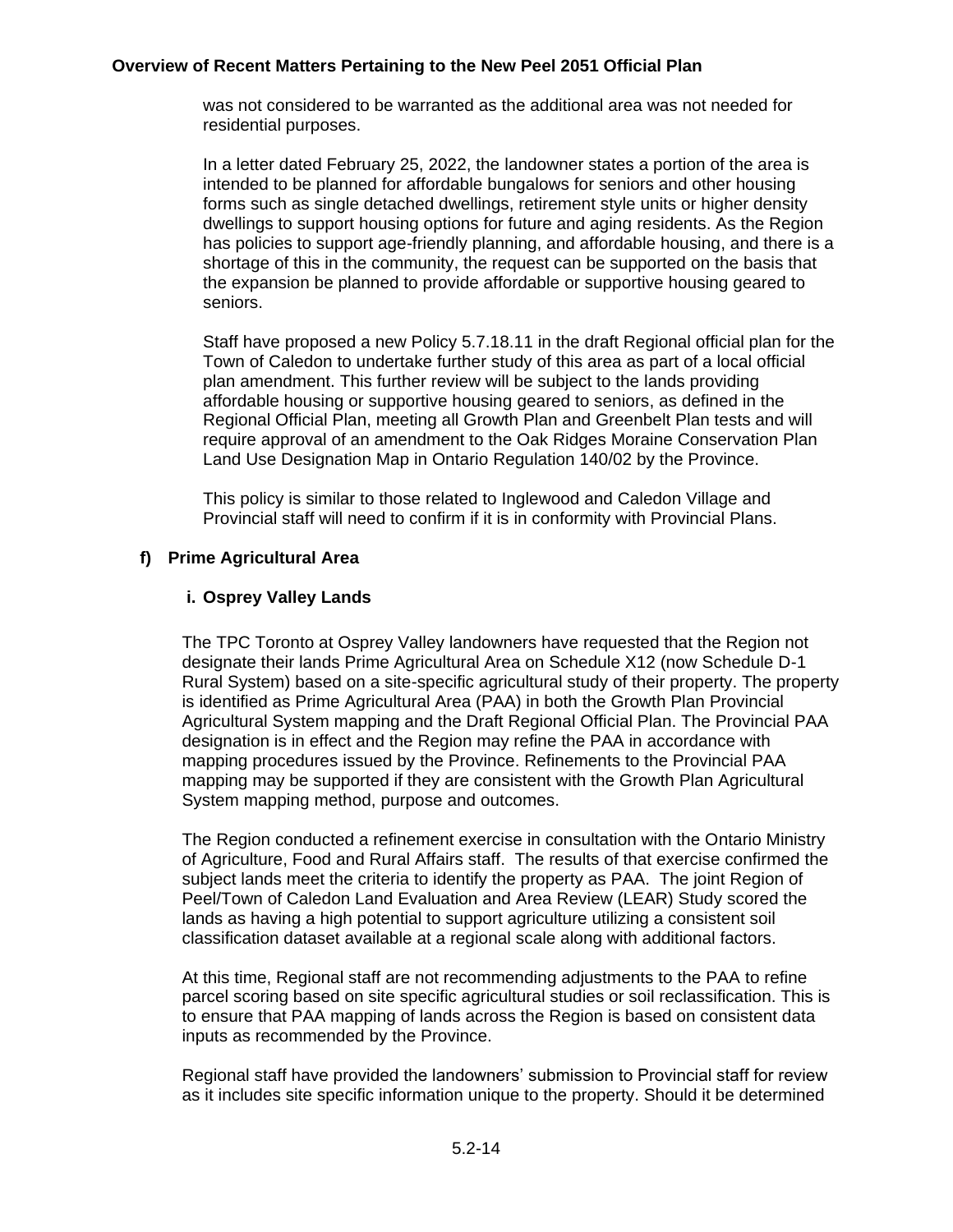through further review and discussion with Provincial staff that further refinement of the Osprey Valley lands can be supported, an amendment to Schedule D-1 to replace the PAA with a Rural Lands designation could be implemented in the province's approval of the Regional Official Plan.

# **g) Transportation**

City of Brampton staff submitted written comments that spoke to several key themes:

- The need for guidance on how to prioritize competing interests for the Region's Right-of-Way, particularly in strategic growth areas where there are specific local municipal land use visions;
- The need to develop a new methodology for planning for transportation in urban areas; and
- The importance of having an appeal mechanism to address disputes on Regional road characters and intersection spacing.

Regional staff met with City of Brampton staff to discuss these comments and made revisions to the Regional Official Plan policy framework. A number of the detailed comments provided by Brampton staff are more appropriately addressed through updates to the Transportation Master Plan (TMP) which is just commencing. The Transportation Master Plan will consider how best to integrate the Region's Road Characterization Study, Vision Zero Road Safety Strategic Plan, Goods Movement Strategic Plan and Network, and the Sustainable Transportation Strategy together with road improvements required to support growth to 2051. Regional staff will utilize the TMP process as a forum to further explore the City's concerns, and City of Brampton staff have expressed agreement with this approach.

# **h) Additional Staff Recommended Revisions**

The following additional revisions have been identified by staff and are proposed to clarify policy direction for specific land use and servicing related planning needs and to ensure policies are consistent with provincial requirements.

# **i. Brampton-Caledon Airport**

The Brampton-Caledon Airport is a general aviation airport located south of King Street west of Highway 10 in the Town of Caledon. The airport is proposed to be included in an Employment Area designation in the 2051 New Urban Area north of Mayfield West. In accordance with the Provincial Policy Statement, planning for land uses in the vicinity of airports shall be undertaken to ensure their long-term operation and economic role is protected. Accordingly, draft policy has been added to address land use compatibility adjacent to the airport by:

- directing the Town of Caledon to investigate the need for and incorporate, as appropriate, Aircraft Noise Exposure Contour mapping;
- prohibiting new residential and other sensitive land uses in areas above the 30 NEF/NEP noise contour thresholds established by provincial policy; and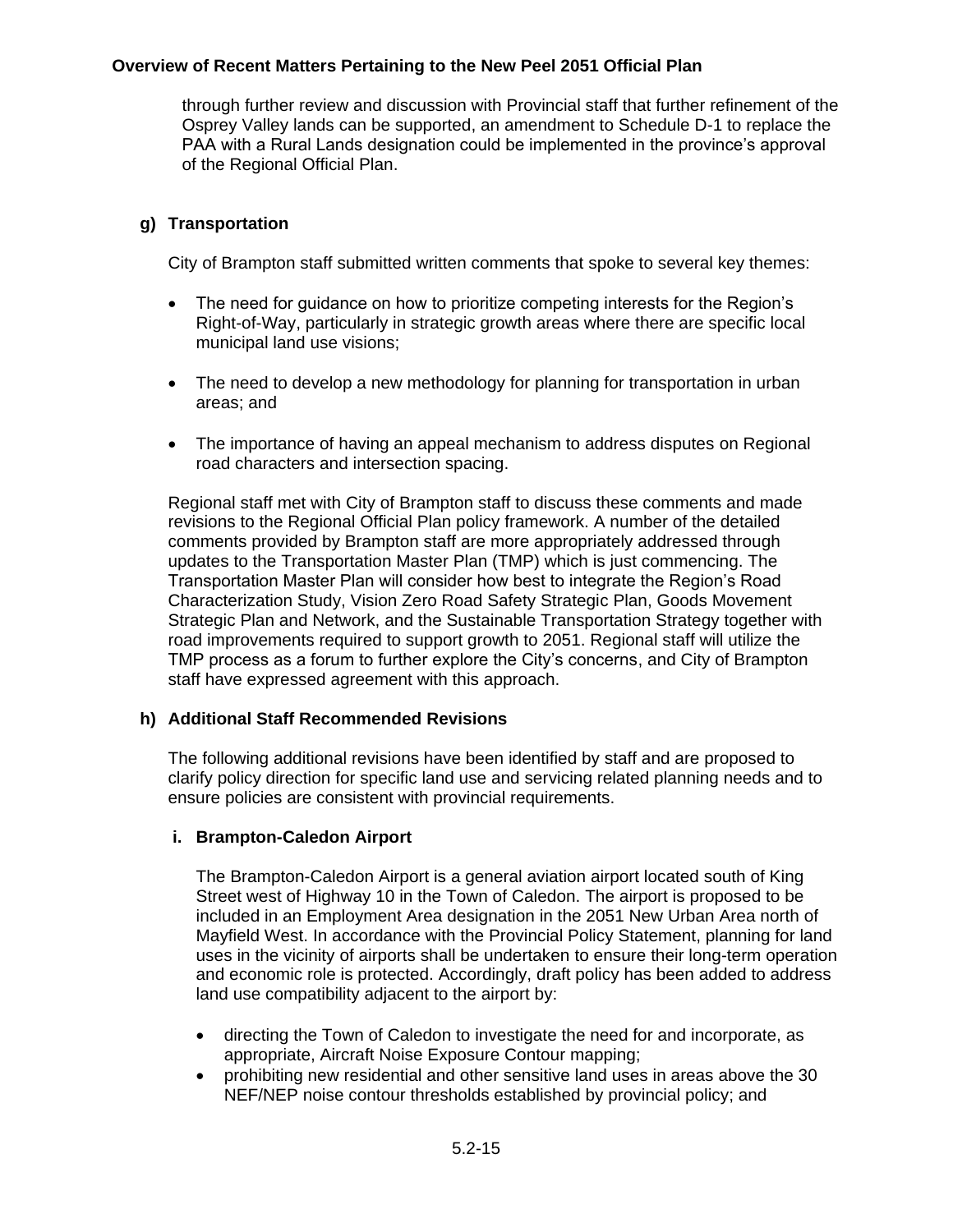• discouraging land uses which may cause a potential aviation safety hazard.

# **ii. Rural Servicing Policies**

The Regional Official Plan currently includes servicing hierarchy policies for the provision of water and wastewater services in rural settlement areas in accordance with the Provincial Policy Statement (PPS). The policies set out study requirements for development applications to evaluate servicing options which can include the extension of existing partial services or provision of private individual on-site services. The PPS was recently amended to provide additional criteria and circumstances under which the extension of partial services or individual on-site services may be appropriate. In order to align with the PPS, the following policies are recommended to be included in the Plan to:

- permit infilling or minor rounding out of existing development in rural settlement areas on individual services subject to criteria;
- only permit partial services where necessary to address failed individual on-site services; to allow infilling and minor rounding out of development, or where permitted in accordance with a Provincial Greenbelt plan.

The above revisions help clarify existing policies and provide flexibility when considering servicing options in the Rural System.

# **iii. Adjustment to DGA in the event that GTA West corridor protection is released**

At the February 3, 2022 PGMC meeting, a delegation was provided by Matthew Cory of Malone Given Parsons representing Brookvalley Project Management Inc, Mayfield West Phase 2 Stage 3 land owners in the Town of Caledon.

The delegation provided an overview of the implications associated with not having policies in the New Peel 2051 Official Plan to address lands in the GTA West corridor should the corridor protection be released. Specifically, using the highway corridor as a boundary outside of the settlement area Boundary Expansion lands will create gaps in the settlement area boundaries and disconnected communities if the lands were to be released for development in the future.

In response to the comment pertaining to the GTA West corridor, staff drafted a new policy (5.6.14.20.10) in the draft Peel 2051 Official Plan that directs any lands within the 2051 Urban Area if released from corridor protection by the Province and Region of Peel be added to the Urban System and take on the designation of the adjacent lands within the Designated Greenfield Area (i.e. community or employment area). This policy will ensure that in the event lands are released from the corridor, there is sufficient direction to guide the inclusion of these lands as part of a contiguous settlement area boundary.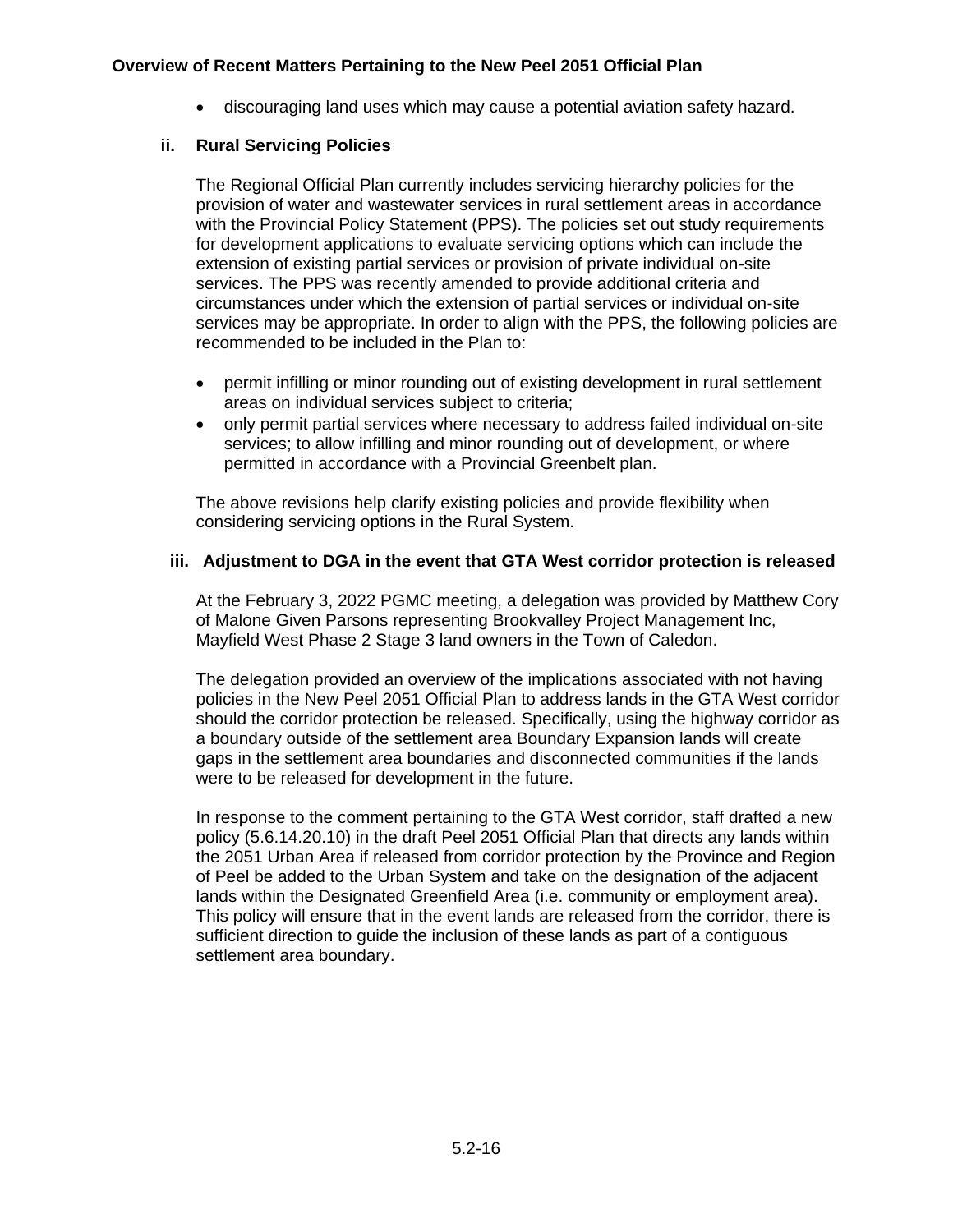# **iv. 2051 New Urban Area Implementation**

The Peel 2051 Official Plan includes several policies that were refined to further support orderly growth and the development of complete communities in the New 2051 Urban Areas through approved secondary plans.

- Policy 5.6.20.14.12 requires a structure for a connected transit and transportation system including a conceptual east-west higher order transit corridor and the conceptual alignment of transportation corridors to support travel including goods movement. This conceptual alignment will need to be planned to the Region's satisfaction prior to the local municipalities approving secondary plans.
- Policy 5.6.20.14.13 require that the jurisdiction and financing mechanisms for a local transit system be in place by the time a substantial portion of the New Urban Area has been approved for development.
- Policy 5.8.49 will permit dry industrial uses (such as transportation or contractor yards) as an interim use on lands designated as Employment Areas in the New 2051 Urban Areas that do not require the extension of municipal services or any significant new infrastructure. The lands will be subject to criteria and local official plan policies that do not preclude long term development and servicing of the lands for more intensive employment uses.

# **I) Additional ongoing matters through Minister's Zoning Orders (MZO)**

There are a number of MZOs that have been submitted to the Minister through local council resolutions. These matters may have an impact on the New Peel 2051 Official Plan should the Minister's decision not align with the Official Plan adopted by Regional Council. See a list of known active MZOs in Peel below:

- 199, 203, 205, 207, 209, 219, 221 Main Street North / 34/38/42/44 Thomas Street / 4 Market Street, Brampton
- 380 Fern Forest Drive, Brampton
- 8200 Dixie Road (Rogers Communication), Brampton
- Metrolinx owned lands (Railroad St/Elizabeth St N, Nelson St W, and George St, N), Brampton
- 10124 and 10244 Mississauga Road, Brampton
- 11176 Highway 50, Brampton
- 10 and 26 Victoria Crescent / 376m 387, 391 Orenda Road, 24 Bramalea Road (Emerald Heights, Brampton
- Bolton Residential Area Option 6, Caledon
- 100 Queensway West, Mississauga

Decisions on outstanding Municipal Zoning Orders under consideration could be incorporated into the Peel 2051 Official Plan by the Minister in consultation with staff through Provincial modifications incorporated into the final approved Plan.